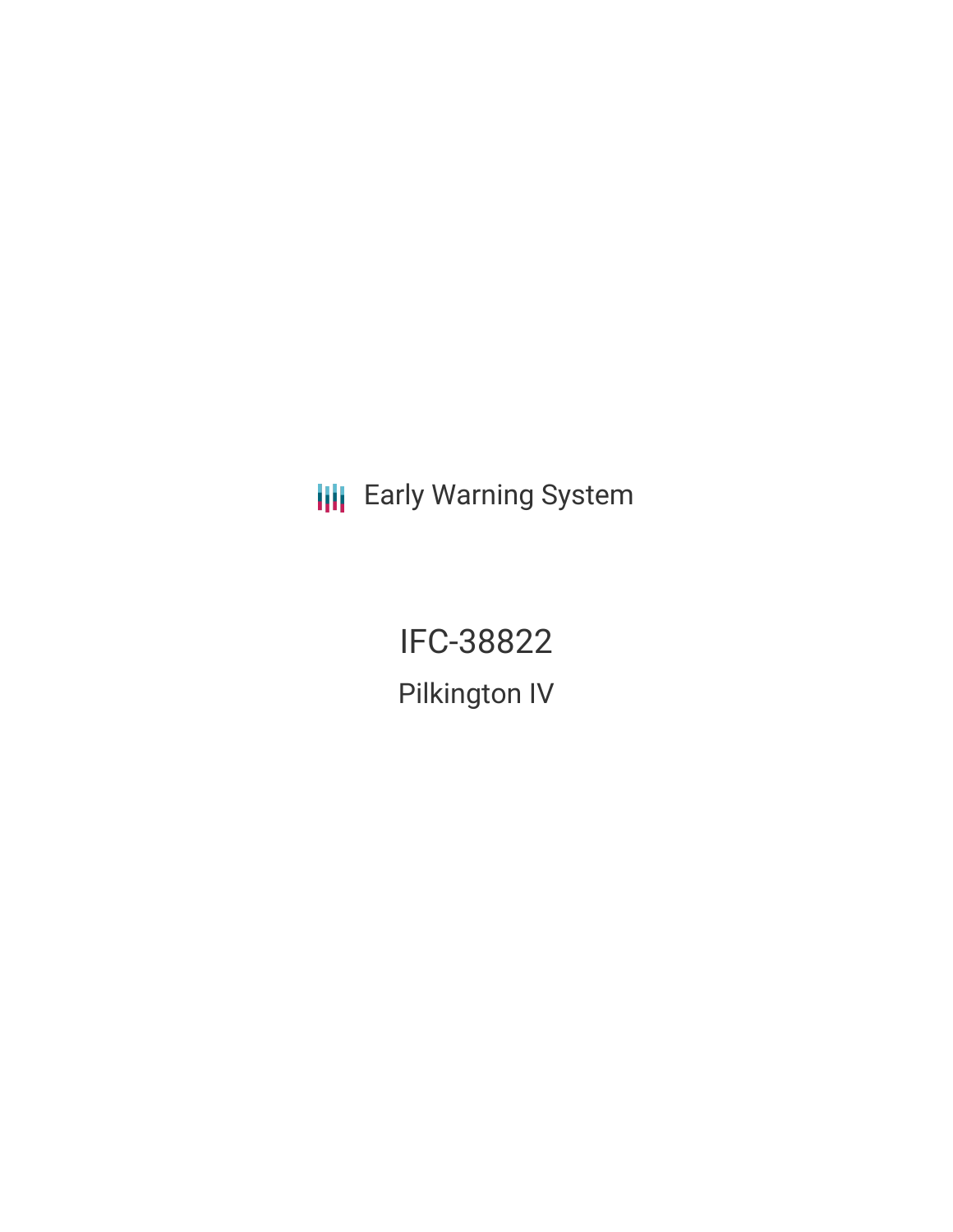## **Quick Facts**

| <b>Financial Institutions</b>  | International Finance Corporation (IFC) |
|--------------------------------|-----------------------------------------|
| <b>Status</b>                  | Approved                                |
| <b>Bank Risk Rating</b>        | B                                       |
| <b>Voting Date</b>             | 2017-03-31                              |
| <b>Borrower</b>                | NSG UK ENTERPRISES LIMITED              |
| <b>Sectors</b>                 | Industry and Trade                      |
| <b>Investment Type(s)</b>      | Loan                                    |
| <b>Investment Amount (USD)</b> | \$100.00 million                        |
|                                |                                         |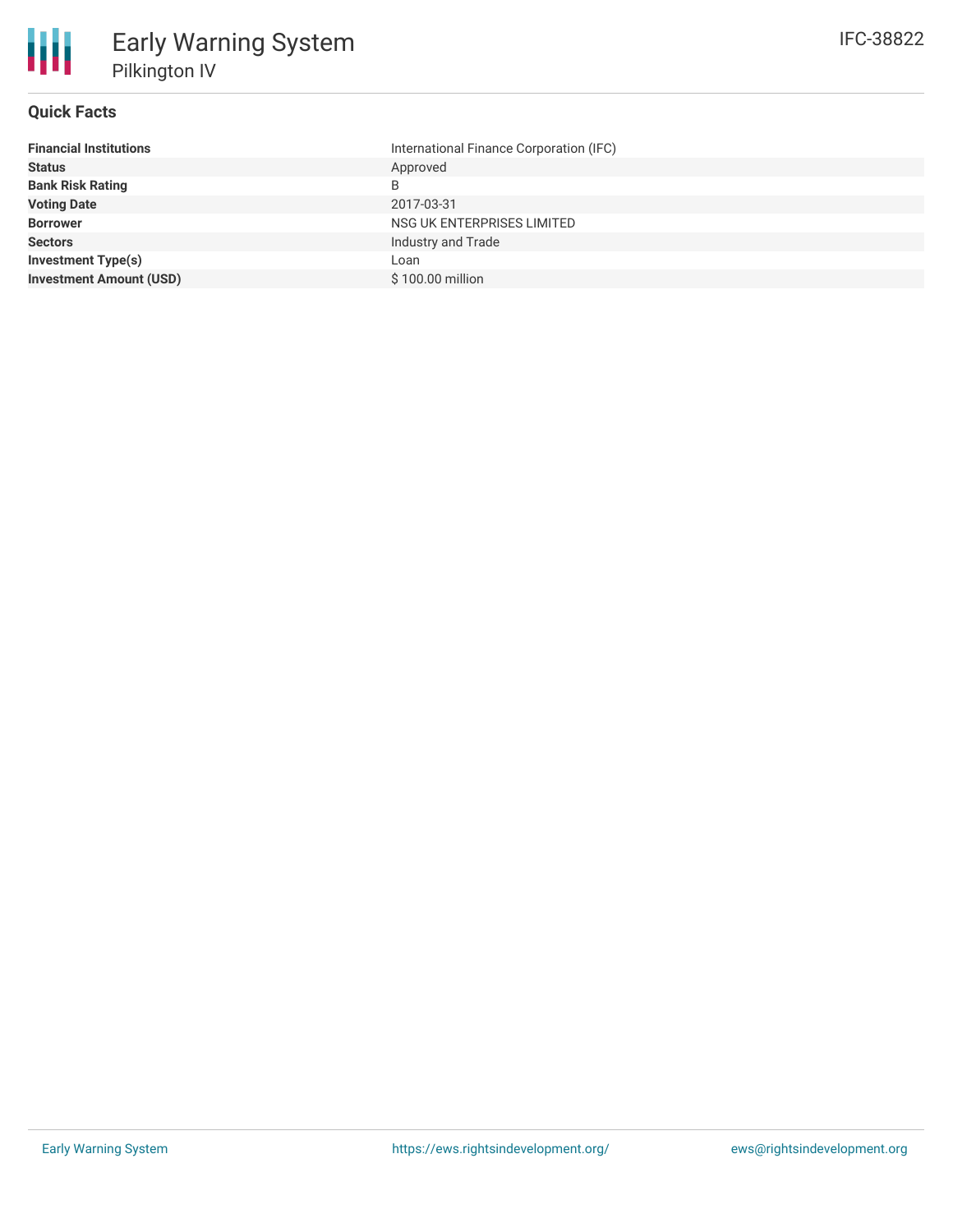# **Project Description**

The proposed project entails the investment program of NSG UK Enterprises over the next two years, and ranges from investments in manufacturing new glass models for the automotive industry to ongoing maintenance of float glass lines and investments in research and development.

Specifically, the IFC loan is expected to be utilized for: (i) partial financing of the Company's FY16-18 capex in Poland; (ii) funding research and development (R&D) expenses geared towards improving energy efficiency of the manufacturing processes so as to produce more climate friendly products which is primarily performed in UK and new products and processes are rolled out across all NSG/Pilkington operations in emerging and developed markets; and (iii) refinancing of high priced debt.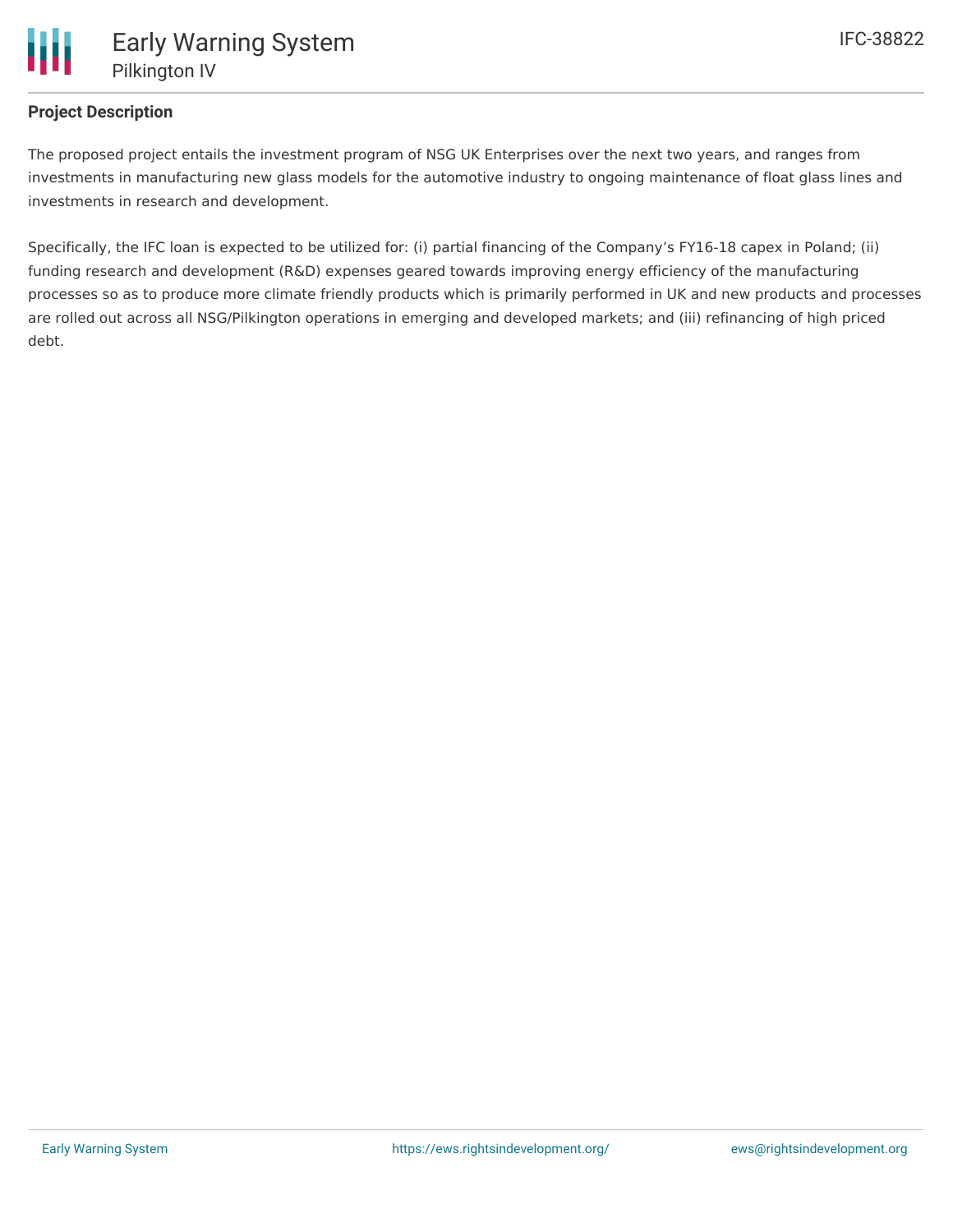## **Investment Description**

• International Finance Corporation (IFC)

NSG UK is involved in manufacturing of architectural and automotive glass products and its operations span across Europe and South America as well as in USA and India. In FY16, (period ending March 31, 2016), the Company recorded annual revenues of £2.3 billion, and total assets of £4.05 billion. Headquartered in Tokyo, Nippon Sheet Glass Co. Ltd. ("NSG Group") is a welldiversified global manufacturer of glass and glazing products for the automotive, architectural and technical glass markets. The company is listed on the Tokyo stock exchange and has market capitalization of JPY 78.7 billion (US\$ 675 million equivalent) as of January 6, 2017. In FY16 (period ending March 31, 2016), NSG Group recorded annual revenues of JPY629 billion (US\$5.1 billion equivalent). As of September 30, 2016, NSG Group had total assets of JPY709 billion (US\$6.1 billion equivalent).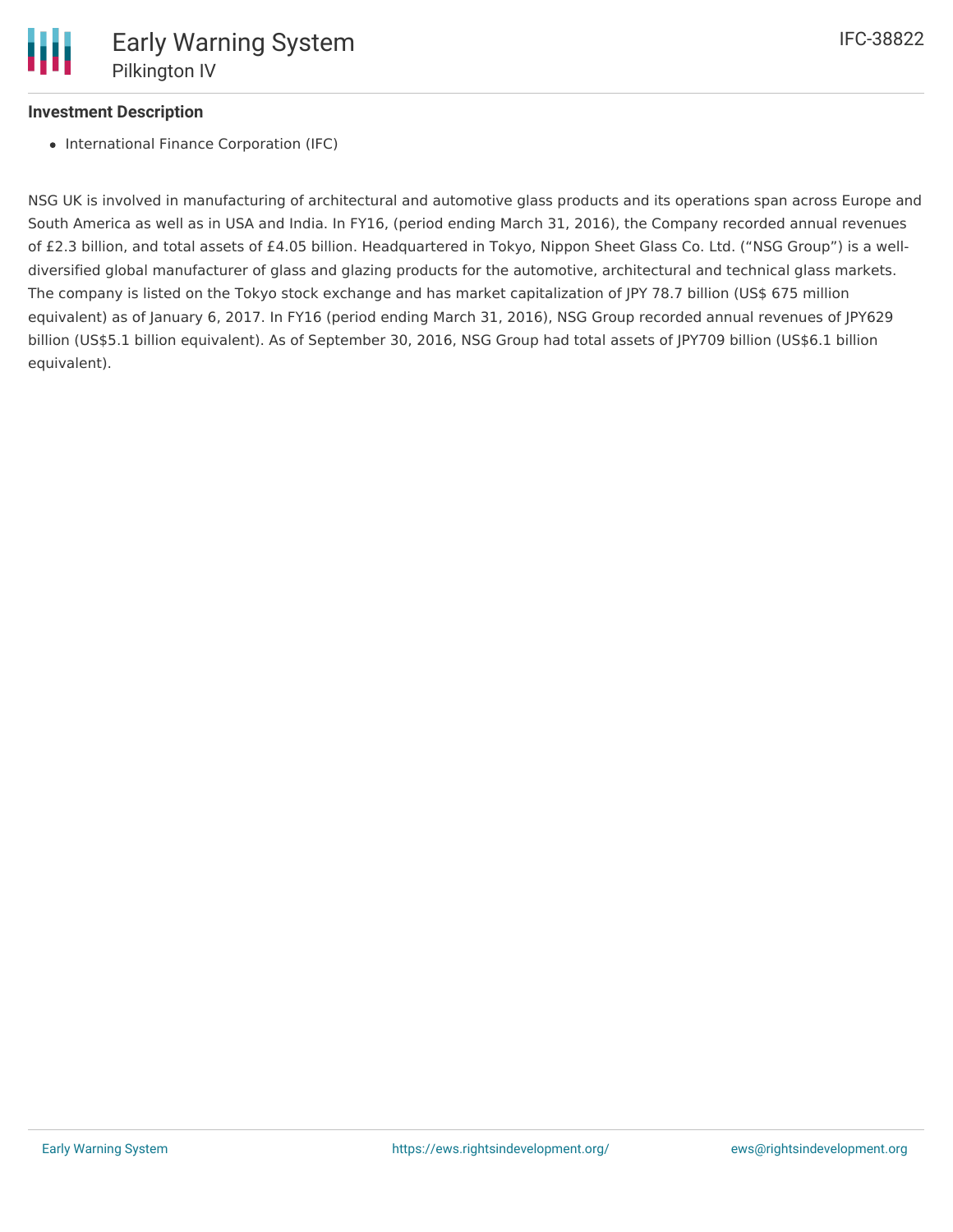

# **Contact Information**

NSG Group Judy Massa Group Treasurer +44 1 744 69 21 02 Judy.massa@nsg.com European Technical Centre - Hall Lane – Lathom L40 5UF - United Kingdom www.nsg.com

#### ACCOUNTABILITY MECHANISM OF IFC

The Compliance Advisor Ombudsman (CAO) is the independent complaint mechanism and fact-finding body for people who believe they are likely to be, or have been, adversely affected by an IFC or MIGA- financed project. If you submit a complaint to the CAO, they may assist you in resolving a dispute with the company and/or investigate to assess whether the IFC is following its own policies and procedures for preventing harm to people or the environment. If you want to submit a complaint electronically, you can email the CAO at CAO@worldbankgroup.org. You can learn more about the CAO and how to file a complaint at http://www.cao-ombudsman.org/